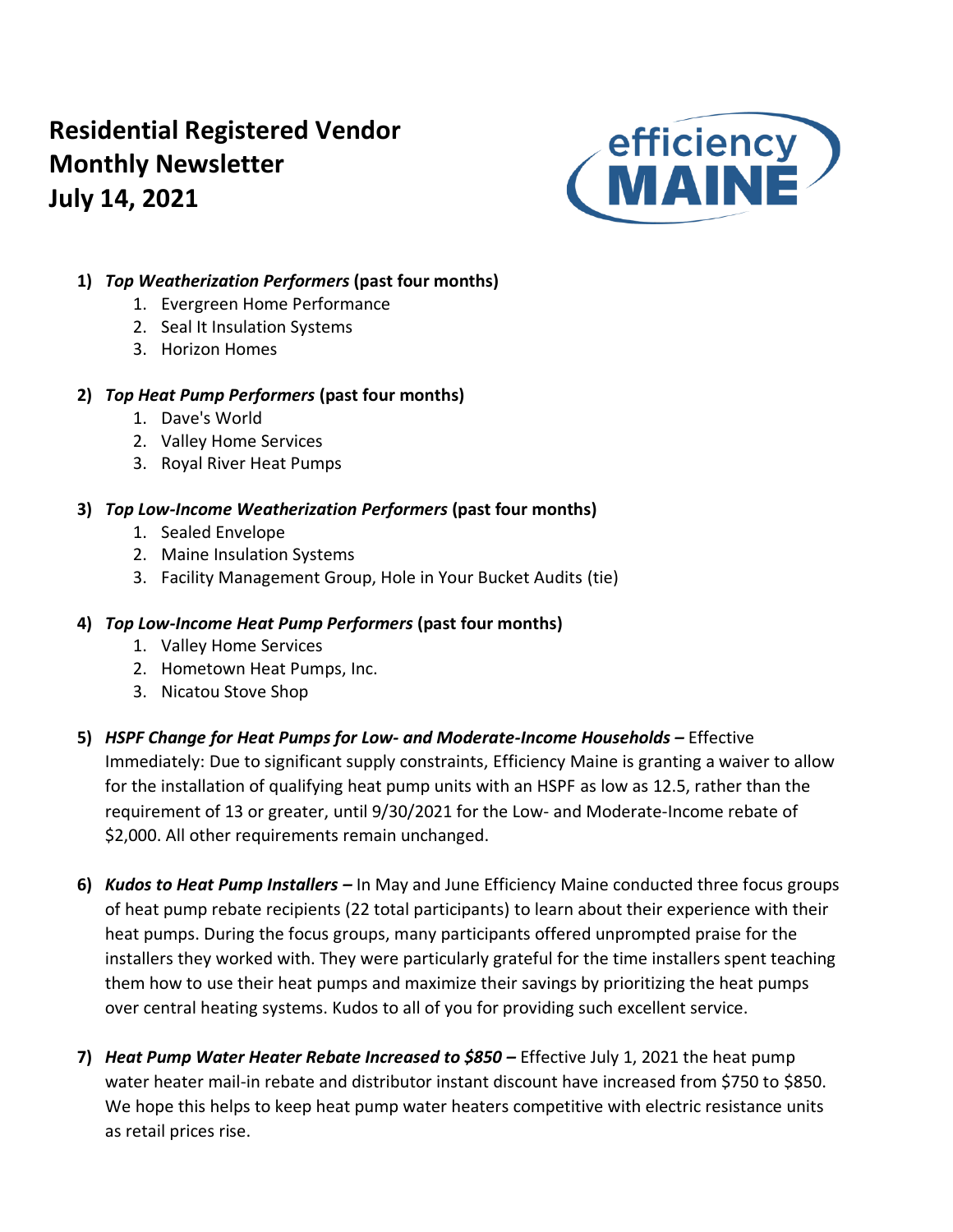**8)** *Heat Pump Installation Training Opportunities* **–** The following courses are being offered by Efficiency Maine Registered Trainers.

| <b>Dates</b>                                                                                                                        | <b>Course Title</b>  | Location                                                                                                                                                                                                                                                                                                                           | <b>Registration Information</b>     |
|-------------------------------------------------------------------------------------------------------------------------------------|----------------------|------------------------------------------------------------------------------------------------------------------------------------------------------------------------------------------------------------------------------------------------------------------------------------------------------------------------------------|-------------------------------------|
| $\begin{array}{ c c c c }\hline 8/23/2021- \\ \hline 8/27/2021\end{array}$                                                          | Heat Pump Installer* | Kennebec Valley<br><b>Community College</b>                                                                                                                                                                                                                                                                                        | <b>Click for Course Information</b> |
| 8/28/2021                                                                                                                           | EPA 608 Test         | <b>Kennebec Valley</b><br><b>Community College</b>                                                                                                                                                                                                                                                                                 | <b>Click for Course Information</b> |
| $\mathbf{a}$ and $\mathbf{a}$ and $\mathbf{a}$ and $\mathbf{a}$ and $\mathbf{a}$ and $\mathbf{a}$ and $\mathbf{a}$ and $\mathbf{a}$ | $-0.01$<br>.         | $\mathbf{1}$ $\mathbf{1}$ $\mathbf{1}$ $\mathbf{1}$ $\mathbf{1}$ $\mathbf{1}$ $\mathbf{1}$ $\mathbf{1}$ $\mathbf{1}$ $\mathbf{1}$ $\mathbf{1}$ $\mathbf{1}$ $\mathbf{1}$ $\mathbf{1}$ $\mathbf{1}$ $\mathbf{1}$ $\mathbf{1}$ $\mathbf{1}$ $\mathbf{1}$ $\mathbf{1}$ $\mathbf{1}$ $\mathbf{1}$ $\mathbf{1}$ $\mathbf{1}$ $\mathbf{$ |                                     |

\* Eligible for [Efficiency Maine scholarship](https://www.efficiencymaine.com/docs/RRV-Heat-Pump-Training-Scholarship-Application.pdf) (50% up to \$500)

- **9)** *Tip from the Field –* It's acceptable if a homeowner wants to finish up aspects of a job, but a Residential Registered Vendor should not sign the rebate claim form until all requirements are met. For example, if a homeowner says they'll install the rain cap on a heat pump themselves, the form should be signed only after the cap is installed.
- **10)** *Rebate Processing Tip –* Rebate checks are now disbursed directly from the bank to the customer for faster payments. In the past, rebates were transferred from the bank to Efficiency Maine, and then to the customer.
- **11)** *Tool of the Month –* Many homeowners don't fully understand the benefits of weatherization and many misperceptions about weatherization also persist. Efficiency Maine'[s Weatherization](https://www.efficiencymaine.com/docs/Weatherization-Myths-and-Facts.pdf)  [Myths and Facts](https://www.efficiencymaine.com/docs/Weatherization-Myths-and-Facts.pdf) flyer can help to counteract the most common misperceptions about weatherization. If you'd like a free supply, please call our call center at 866-376-2463 and we'll send you as many as you need. You can also download it [here.](https://www.efficiencymaine.com/docs/Weatherization-Myths-and-Facts.pdf)
- **12)** *Fact of the Month –* Good news: July 1 was the beginning of the new fiscal year, and our programs are funded at similar levels to last year.
- **13)** *June Loans up 29% Year-Over-Year and Year-to-Date Loans were up 28% –* If you don't already have a loan portal ID and password, you can reach our financial services provider (NEIF) by calling our Call Center (866-376-2463).



### **PROGRAM RESULTS**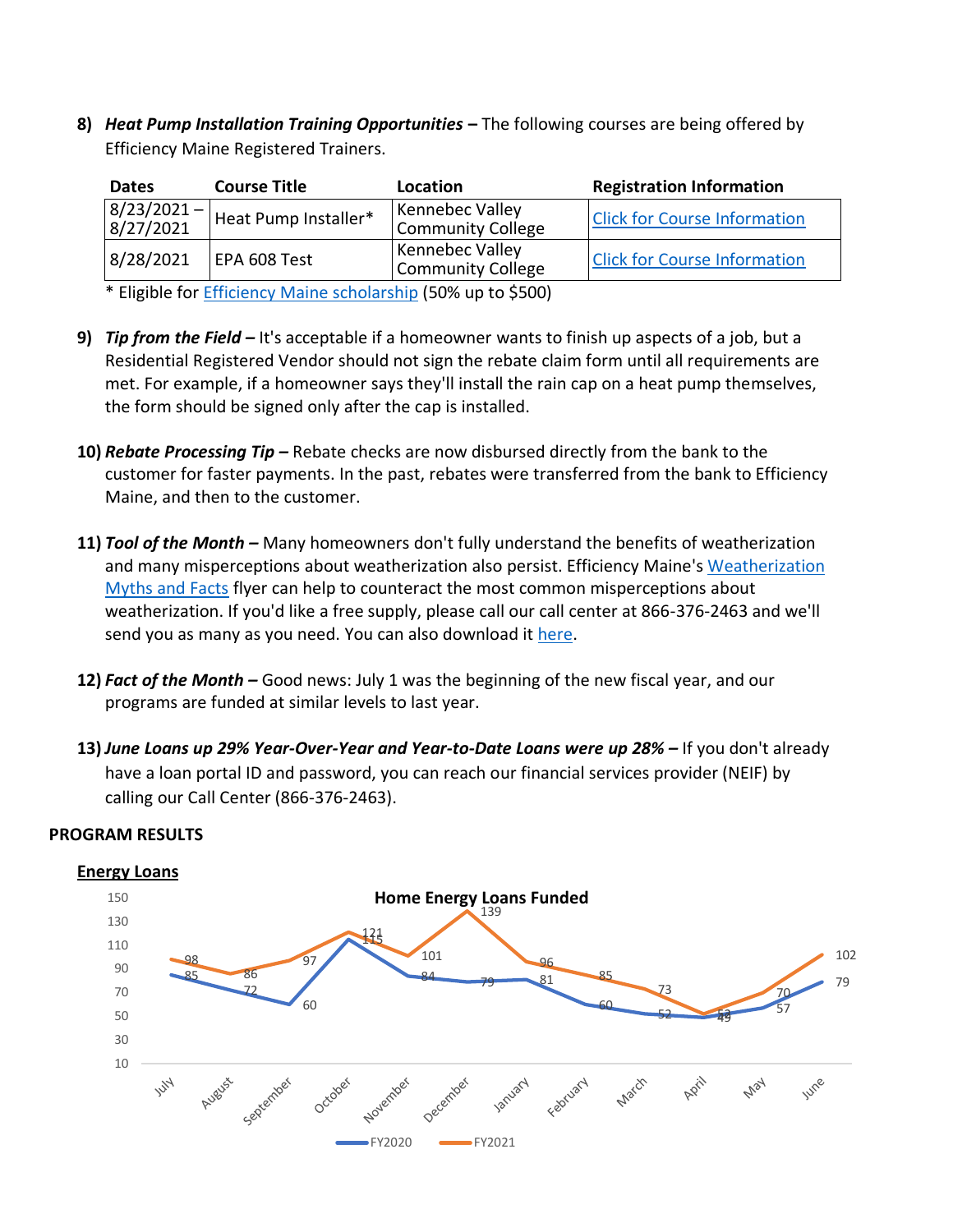## **Home Energy Savings Program (HESP)**



**HESP Number of Rebates - Last 12 Months**

|  | HESP Number of Rebates - Last 12 Months (DETAILS) |  |  |
|--|---------------------------------------------------|--|--|
|--|---------------------------------------------------|--|--|

| #              | <b>HESP Rebate Type</b> |     |       |                             | 2020  |                |            | 2021  |     |                         |              |       |       |              |
|----------------|-------------------------|-----|-------|-----------------------------|-------|----------------|------------|-------|-----|-------------------------|--------------|-------|-------|--------------|
|                |                         | Jul | Aug   | Sep                         | Oct   | <b>Nov</b>     | <b>Dec</b> | Jan   | Feb | Mar                     | Apr          | May   | June  | <b>Total</b> |
| 1              | Heat Pumps -            | 572 | 1,221 | 1,567                       | 1,574 | 1,238          | 1,452      | 1,188 | 816 | 939                     | 843          | 997   | 1,001 | 13,408       |
|                | 1st Indoor Units        |     |       |                             |       |                |            |       |     |                         |              |       |       |              |
| $\overline{2}$ | Heat Pumps -            | 245 | 552   | 734                         | 780   | 616            | 742        | 645   | 451 | 497                     | 477          | 567   | 522   | 6,828        |
|                | 2nd Indoor Units        |     |       |                             |       |                |            |       |     |                         |              |       |       |              |
| 3              | Air Sealing             | 21  | 67    | 54                          | 115   | 123            | 134        | 84    | 75  | 93                      | 71           | 89    | 45    | 971          |
| 4              | Attic Insulation        | 17  | 54    | 65                          | 91    | 104            | 124        | 95    | 67  | 100                     | 63           | 92    | 45    | 917          |
| 5              | <b>Basement</b>         | 16  | 38    | 44                          | 88    | 96             | 99         | 80    | 57  | 77                      | 50           | 54    | 50    | 749          |
|                | Insulation              |     |       |                             |       |                |            |       |     |                         |              |       |       |              |
| 6              | <b>Wall Insulation</b>  | 9   | 23    | 17                          | 30    | 34             | 49         | 30    | 18  | 33                      | 21           | 23    | 17    | 304          |
| 7              | <b>Geothermal HP</b>    | 1   |       | 0                           | 3     | $\overline{2}$ | 3          | 5     | 5   | 4                       | $\mathbf{0}$ |       | 0     | 25           |
| 8              | Pellet Boiler           | 2   | 6     | 8                           | 3     | 10             | 12         | 6     | 8   | 6                       | 4            | 6     | 3     | 74           |
|                | <b>Total</b>            |     |       | 883   1,962   2,489   2,684 |       | 2,223          | 2,615      |       |     | 2,133 1,497 1,749 1,529 |              | 1,829 | 1,683 | 23,276       |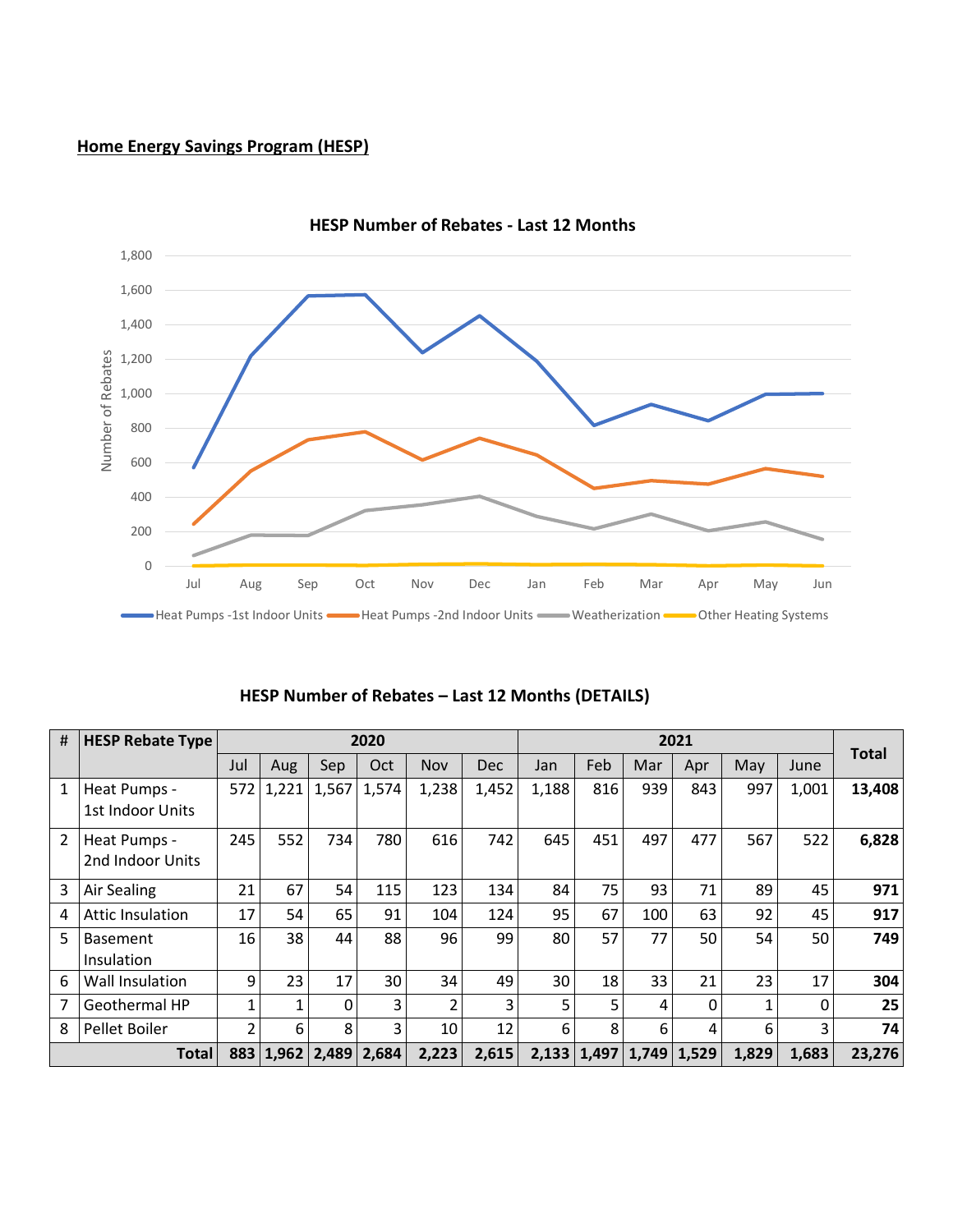

#### **Fiscal Year To Date Rebate Comparisons**

## **Fiscal Year-to-Date Rebate Comparisons (DETAILS)**

| # | <b>HESP Rebate Type</b>         | <b>FYTD 15</b> | <b>FYTD 16</b> | <b>FYTD 17</b> | FYTD <sub>18</sub> | <b>FYTD 19</b> | <b>FYTD 20</b> | <b>FYTD 21</b> |
|---|---------------------------------|----------------|----------------|----------------|--------------------|----------------|----------------|----------------|
| 1 | Heat Pumps - 1st Indoor Units   | 6,247          | 4,845          | 4,782          | 5,073              | 6,425          | 6,762          | 13,408         |
| 2 | Heat Pumps - 2nd Indoor Units   | 0              | 0              | 1,227          | 2,398              | 3,296          | 3,260          | 6,828          |
| 3 | Air Sealing                     | 2,153          | 1,662          | 1,288          | 1,061              | 1,382          | 1,019          | 971            |
| 4 | <b>Attic Insulation</b>         | 1,056          | 1,085          | 871            | 726                | 1,124          | 883            | 917            |
| 5 | <b>Basement Insulation</b>      | 757            | 601            | 496            | 424                | 883            | 684            | 749            |
| 6 | Wall Insulation                 | 209            | 257            | 250            | 187                | 386            | 277            | 304            |
| 7 | Geothermal HP                   | 98             | 67             | 79             | 18                 | 24             | 34             | 25             |
| 8 | Pellet Boiler                   | 287            | 76             | 86             | 55                 | 42             | 56             | 74             |
|   | <b>Total Measures Installed</b> | 10,807         | 8,593          | 9,079          | 9,942              | 13,562         | 12,975         | 23,276         |

## **Low Income Program**